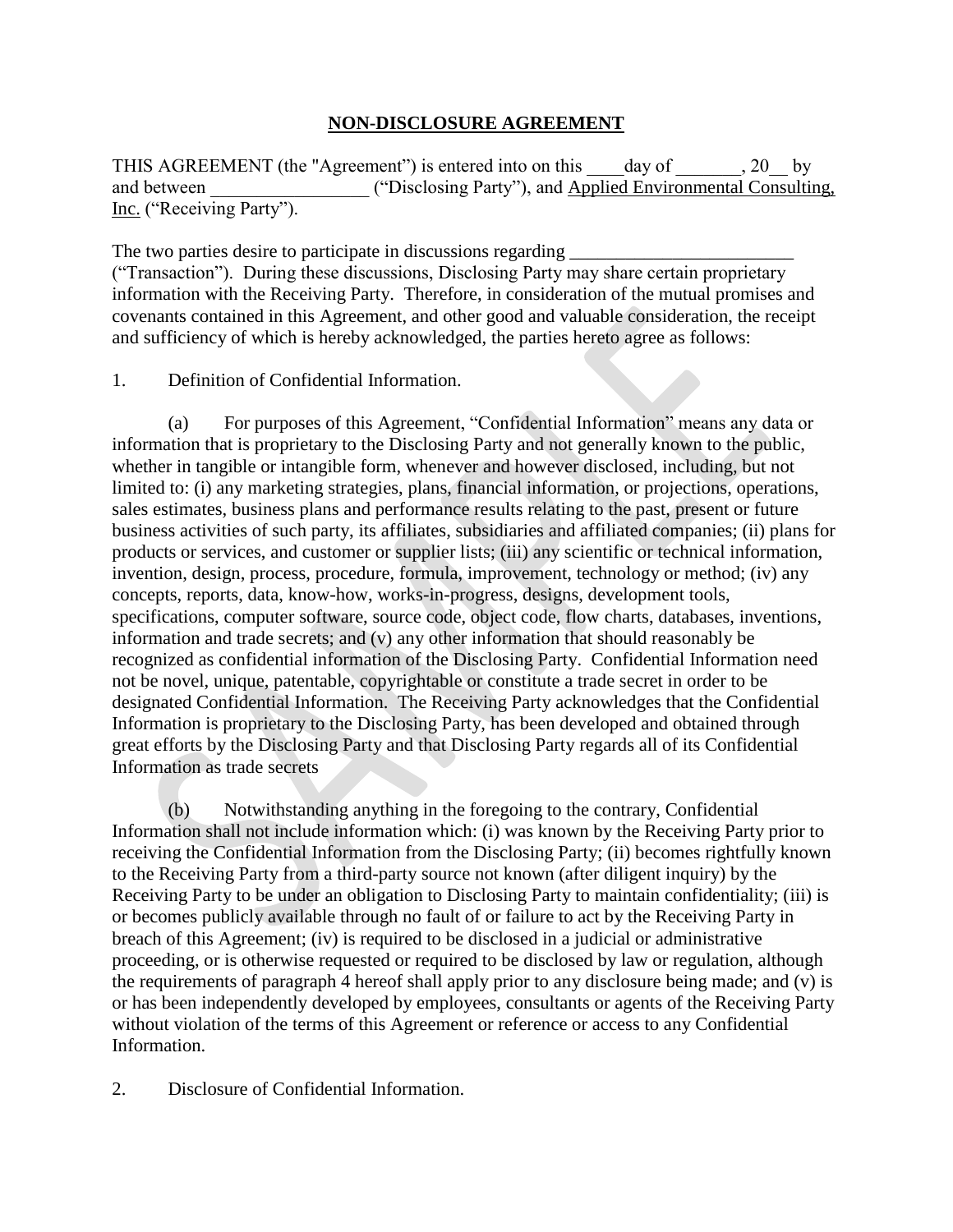From time to time, the Disclosing Party may disclose Confidential Information to the Receiving Party. The Receiving Party will: (a) limit disclosure of any Confidential Information to its directors, officers, employees, agents or representatives (collectively "Representatives") who have a need to know such Confidential Information in connection with the current or contemplated business relationship between the parties to which this Agreement relates, and only for that purpose; (b) advise its Representatives of the proprietary nature of the Confidential Information and of the obligations set forth in this Agreement and require such Representatives to keep the Confidential Information confidential; (c) shall keep all Confidential Information strictly confidential by using a reasonable degree of care, but not less than the degree of care used by it in safeguarding its own confidential information; and (d) not disclose any Confidential Information received by it to any third parties (except as otherwise provided for herein). Each party shall be responsible for any breach of this Agreement by any of their respective Representatives.

# 3. Use of Confidential Information.

The Receiving Party agrees to use the Confidential Information solely in connection with the current or contemplated business relationship between the parties and not for any purpose other than as authorized by this Agreement without the prior written consent of an authorized representative of the Disclosing Party. No other right or license, whether expressed or implied, in the Confidential Information is granted to the Receiving Party hereunder. Title to the Confidential Information will remain solely in the Disclosing Party. All use of Confidential Information by the Receiving Party shall be for the benefit of the Disclosing Party and any modifications and improvements thereof by the Receiving Party shall be the sole property of the Disclosing Party.

# 4. Compelled Disclosure of Confidential Information.

Notwithstanding anything in the foregoing to the contrary, the Receiving Party may disclose Confidential Information pursuant to any governmental, judicial, or administrative order, subpoena, discovery request, regulatory request or similar method, provided that the Receiving Party promptly notifies, to the extent practicable, the Disclosing Party in writing of such demand for disclosure so that the Disclosing Party, at its sole expense, may seek to make such disclosure subject to a protective order or other appropriate remedy to preserve the confidentiality of the Confidential Information; provided in the case of a broad regulatory request with respect to the Receiving Party's business (not targeted at Disclosing Party), the Receiving Party may promptly comply with such request provided the Receiving Party give (if permitted by such regulator) the Disclosing Party prompt notice of such disclosure. The Receiving Party agrees that it shall not oppose and shall cooperate with efforts by, to the extent practicable, the Disclosing Party with respect to any such request for a protective order or other relief. Notwithstanding the foregoing, if the Disclosing Party is unable to obtain or does not seek a protective order and the Receiving Party is legally requested or required to disclose such Confidential Information, disclosure of such Confidential Information may be made without liability.

5. Term.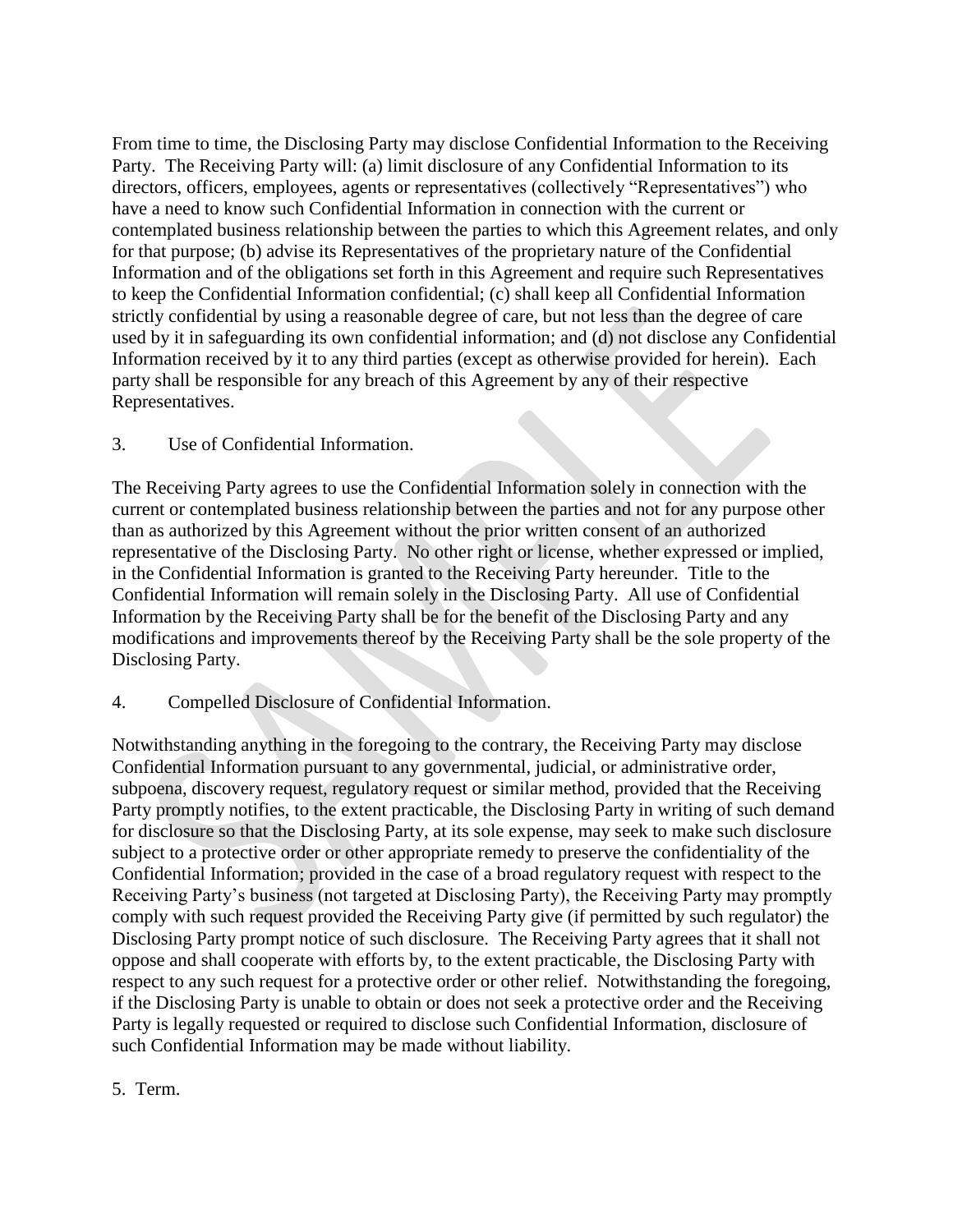This Agreement shall remain in effect for a one-year term (subject to a one year extension if the parties are still discussing and considering the Transaction at the end of the first year). Notwithstanding the foregoing, the parties' duty to hold in confidence Confidential Information that was disclosed during term shall remain in effect indefinitely.

### 6. Return of Confidential Information.

Receiving Party shall immediately return and redeliver to the other all tangible material embodying the Confidential Information provided hereunder and all notes, summaries, memoranda, drawings, manuals, records, excerpts or derivative information deriving there from and all other documents or materials ("Notes") (and all copies of any of the foregoing, including "copies" that have been converted to computerized media in the form of image, data or word processing files either manually or by image capture) based on or including any Confidential Information, in whatever form of storage or retrieval, upon the earlier of (i) the completion or termination of the dealings between the parties contemplated hereunder; (ii) the termination of this Agreement; or (iii) at such time as the Disclosing Party may so request; provided however that the Receiving Party may retain such of its documents as is necessary to enable it to comply with its document retention policies. Alternatively, the Receiving Party, with the written consent of the Disclosing Party may (or in the case of Notes, at the Receiving Party's option) immediately destroy any of the foregoing embodying Confidential Information (or the reasonably nonrecoverable data erasure of computerized data) and, upon request, certify in writing such destruction by an authorized officer of the Receiving Party supervising the destruction).

# 7. No Binding Agreement for Transaction.

The parties agree that neither party will be under any legal obligation of any kind whatsoever with respect to a Transaction by virtue of this Agreement, except for the matters specifically agreed to herein. The parties further acknowledge and agree that they each reserve the right, in their sole and absolute discretion, to reject any and all proposals and to terminate discussions and negotiations with respect to a Transaction at any time. This Agreement does not create a joint venture or partnership between the parties. If a Transaction goes forward, the non-disclosure provisions of any applicable transaction documents entered into between the parties (or their respective affiliates) for the Transaction shall supersede this Agreement. In the event such provision is not provided for in said transaction documents, this Agreement shall control.

#### 8. Warranty.

Each party warrants that it has the right to make the disclosures under this Agreement. NO WARRANTIES ARE MADE BY EITHER PARTY UNDER THIS AGREEMENT WHATSOEVER. The parties acknowledge that although they shall each endeavor to include in the Confidential Information all information that they each believe relevant for the purpose of the evaluation of a Transaction, the parties understand that no representation or warranty as to the accuracy or completeness of the Confidential Information is being made by either party as the Disclosing Party. Further, neither party is under any obligation under this Agreement to disclose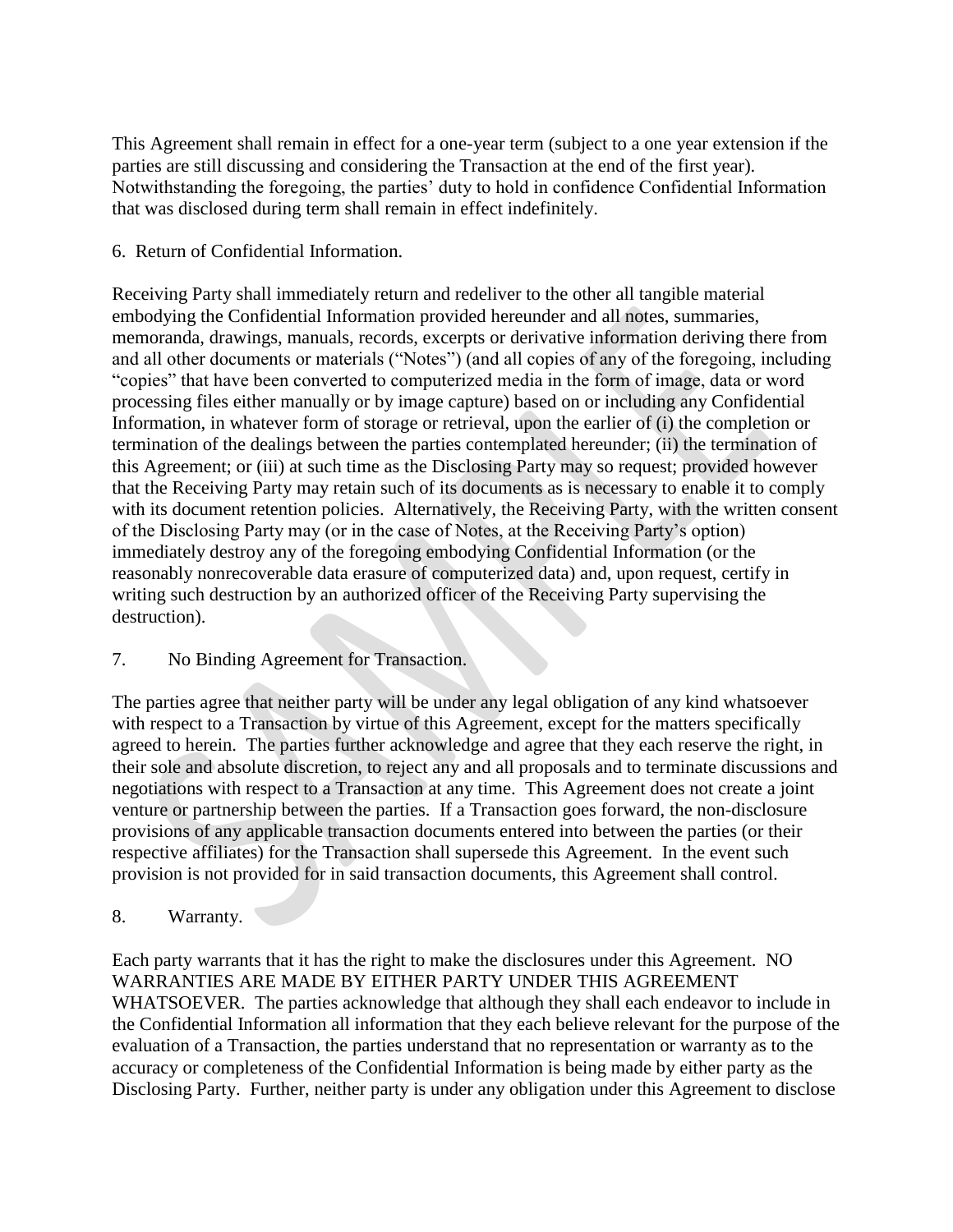any Confidential Information it chooses not to disclose. Neither Party hereto shall have any liability to the other party or to the other party's Representatives resulting from any use of the Confidential Information except with respect to disclosure of such Confidential Information in violation of this Agreement.

# 9. Miscellaneous.

(a) This Agreement constitutes the entire understanding between the parties and supersedes any and all prior or contemporaneous understandings and agreements, whether oral or written, between the parties, with respect to the subject matter hereof. This Agreement can only be modified by a written amendment signed by the party against whom enforcement of such modification is sought.

(b) The validity, construction and performance of this Agreement shall be governed and construed in accordance with the laws of Florida applicable to contracts made and to be wholly performed within such state, without giving effect to any conflict of laws provisions thereof. The Federal and state courts located in Florida shall have sole and exclusive jurisdiction over any disputes arising under the terms of this Agreement.

(c) Any failure by either party to enforce the other party's strict performance of any provision of this Agreement will not constitute a waiver of its right to subsequently enforce such provision or any other provision of this Agreement.

(d) Although the restrictions contained in this Agreement are considered by the parties to be reasonable for the purpose of protecting the Confidential Information, if any such restriction is found by a court of competent jurisdiction to be unenforceable, such provision will be modified, rewritten or interpreted to include as much of its nature and scope as will render it enforceable. If it cannot be so modified, rewritten or interpreted to be enforceable in any respect, it will not be given effect, and the remainder of the Agreement will be enforced as if such provision was not included.

(e) Any notices or communications required or permitted to be given hereunder may be delivered by hand, deposited with a nationally recognized overnight carrier, electronic-mail, or mailed by certified mail, return receipt requested, postage prepaid, in each case, to the address of the other party first indicated above (or such other addressee as may be furnished by a party in accordance with this paragraph). All such notices or communications shall be deemed to have been given and received (i) in the case of personal delivery or electronic-mail, on the date of such delivery, (ii) in the case of delivery by a nationally recognized overnight carrier, on the third business day following dispatch and (iii) in the case of mailing, on the seventh business day following such mailing.

(f) This Agreement is personal in nature, and neither party may directly or indirectly assign or transfer it by operation of law or otherwise without the prior written consent of the other party, which consent will not be unreasonably withheld. All obligations contained in this Agreement shall extend to and be binding upon the parties to this Agreement and their respective successors, assigns and designees.